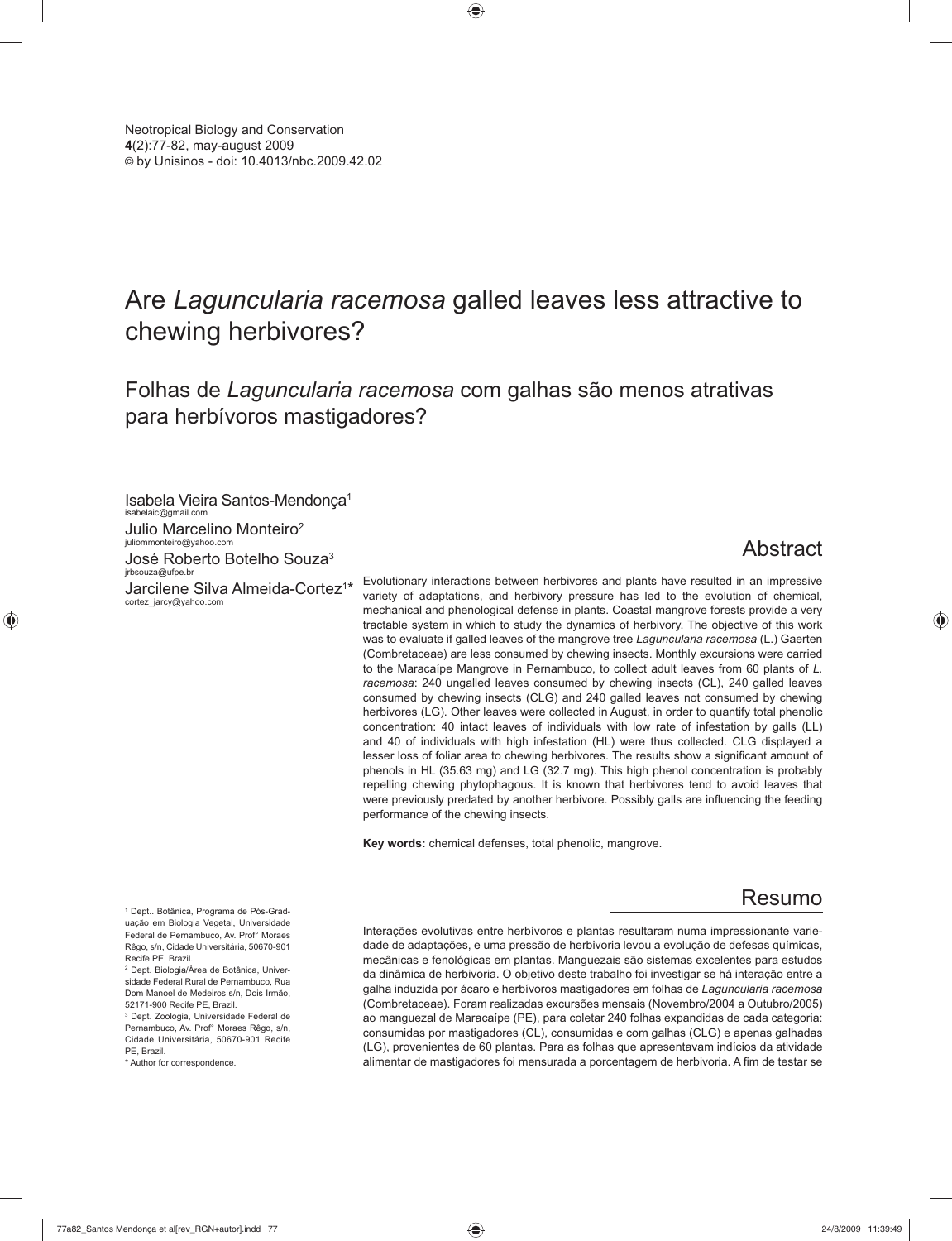ocorre defesa induzida nas folhas de *L. racemosa* pela presença da galha foram quantificados os compostos fenólicos totais em folhas de cada categoria. Uma coleta de 40 folhas sem galhas foi realizada em indivíduos com baixa infestação (LL) e em indivíduos com alta infestação (HL) para quantificar os fenóis a fim de analisar se a defesa induzida seria sistêmica ou localizada. CLG obteve menor área foliar perdida pelo herbívoro mastigador. Foi registrada uma quantidade maior de fenóis em HL e LG. Uma alta concentração de fenóis provavelmente está repelindo os mastigadores. Sabe-se que herbívoros tendem a evitar folhas previamente herbivoradas, pois podem conter maior concentração de defesas químicas. Possivelmente a galha está influenciando o desempenho alimentar do inseto mastigador.

**Palavras-chave:** defesa química, compostos fenólicos totais, manguezal.

#### Introduction

Herbivory in natural communities can be high, decreasing the growth and reproduction rates of individual plants, and influencing competitive outcomes and community composition. Studies of herbivory in terrestrial tropical forests have attempted to identify host plant properties that influence herbivore foraging preference, for example host plant quality and secondary chemistry (Coley, 1983, and references therein). Evolutionary interactions between herbivores and plants have resulted in an impressive variety of adaptations, and herbivory pressure has led to the evolution of chemical, mechanical and phenological defense in plants (Coley, 1983). Chemicals produced by plants may be more important than any other single factor controlling insect behavior in nature (Baldwin and Preston, 1999). Furthermore, plants resistance to herbivory may also be involved with different strategies such as constitutive resistance and induced resistance (Almeida-Cortez, 2005; Kaplan *et al*., 2008).

Agrawal and Karban (1999) define induced resistance to herbivory as a plant response that leads to a reduction in the performance or preference of an herbivore that feeds on a damaged plant. The same author showed several potential benefits of induced responses to herbivory and the allocation costs seem to be the key factor. Changes in plant secondary metabolites induced by an animal may alter nutritional quality and palatability, increase toxicity and alter anatomy, phenology and physiology of the host plant. These changes may affect other herbivores (Inbar *et al.,* 1995).

The action of two distinct herbivore species over one plants host, according to Straus (1991), can be shown in two ways: (i) one herbivore's presence facilitates the action of the other, in which case this activity set is physiologically more stressful for the plant (additive effect) or (ii) the feeding of a species reduces the performance of the other, either by

an induced defense in the plant hostess. The resistance to hebivory is a phenomenon registered in leaves previously attacked by

interspecific competition, either by unchaining

chewing insects as well as in phytophagous mites (Karban and Myers, 1989). Diverse works have dealt with interspecific interaction between a great variety of herbivores, for example: Fritz (1990) studied competition between four different insects forming galls in the same plant hostess (*Salix lasiolepis*); Goméz and González-Megías (2002) analyzed the competitive relation between a vertebrate herbivore, *Capra pyrenaica*, Capridae, and a phytophagous beetle, *Timarcha lugens*, Chrysomelidae in the host plant *Hormathophylla spinosa* (Cruciferae), and Denno *et al.* (2000) studied competition between two chewing insects, *Prokelisia dolus* and *P. marginata* in the plant hostess Spartina alterniflora.

Mangroves forests occur in the intertidal region between sea and land in the tropical and sub-tropical latitudes and provide important ecosystem good and services (Tomlinson, 1986). The forests help stabilize shorelines and reduce the devastating impact of natural disasters, such as tsunamis and hurricanes. They also serve as breeding and nursing grounds for marine species, and are sources of food, medicine, fuel, and building materials for local communities. The high productivity rate of these fens, in many places, exceeds 2 t.ha<sup>-1</sup>.year<sup>-1</sup> (Ellison, 2000), and support an entire community of pelagic organisms (Robertson *et al.,* 1992), and dense assemblies of migratory and sedentary birds (Klein *et al.,* 1995). However, the forests have been declining at an alarming rate perhaps even more rapidly than inland tropical forests — and much of what remains is in a degraded condition. The remaining mangrove forests are under immense pressure from clear cutting, encroachment, hydrological alterations, chemical spills, storms, and climate change. Mangroves show species-specific differences to gradients in certain physical factors such as temperature, inundation and salinity (Ball, 1988), water movement (Rabinowitz, 1978; Nickerson and Thibodeau, 1985), nutrients (Feller, 2002), and soil sulfide content (Thibodeau and Nickerson, 1986).

*Laguncularia racemosa,* white mangrove, is present in the median zone of mangrove forests in America and Occidental Africa (Sobrado, 2004). It has broad, flat oval leaves up to 7 cm long that are rounded at both ends (Schaeffer-Novelli and Cintrón, 1986). Two salt glands are found at the base of each leaf at the apex of the petiole (Medina, 1999), opposing leaves, thick and leathery, oblong or elliptical, with apexes rounded off and margined (Tomlinson, 1986). The leaves of the study species are infested by inducing mite galls (Acari: Eriophyidae, *Brachendus enodis*  n. sp.) (Flechtmann *et al*., 2007). This green gall crossing both leaf faces is characterized by presenting an average size of length and width of 1.5 by 1.0 mm (Santos-Mendonça and Almeida-Cortez, 2007, Figure 1).

We predict that *L. racemosa* galled leaves are less attractive to chewing phytophagous because the galls induce production of secondary metabolites. To test this prediction we addressed three questions: Does the galling damage to *L. racemosa* stimulate the induced responses in its leaves? If so, is induction systemic or localized? If the answer to the first question is positive, then does the induced defense caused by galls in leaves of *L. racemosa* affect free-feeding insects?

#### Material and methods

#### Study area

The work was carried through the Maracaípe Mangrove (08°32'24"S; 35°00'27" W), Ipojuca, located on the southern coast of the Pernambuco State, Brazil. The mangrove of the Maracaípe River's estuary is physiographical characterized, according to Cintrón *et al.*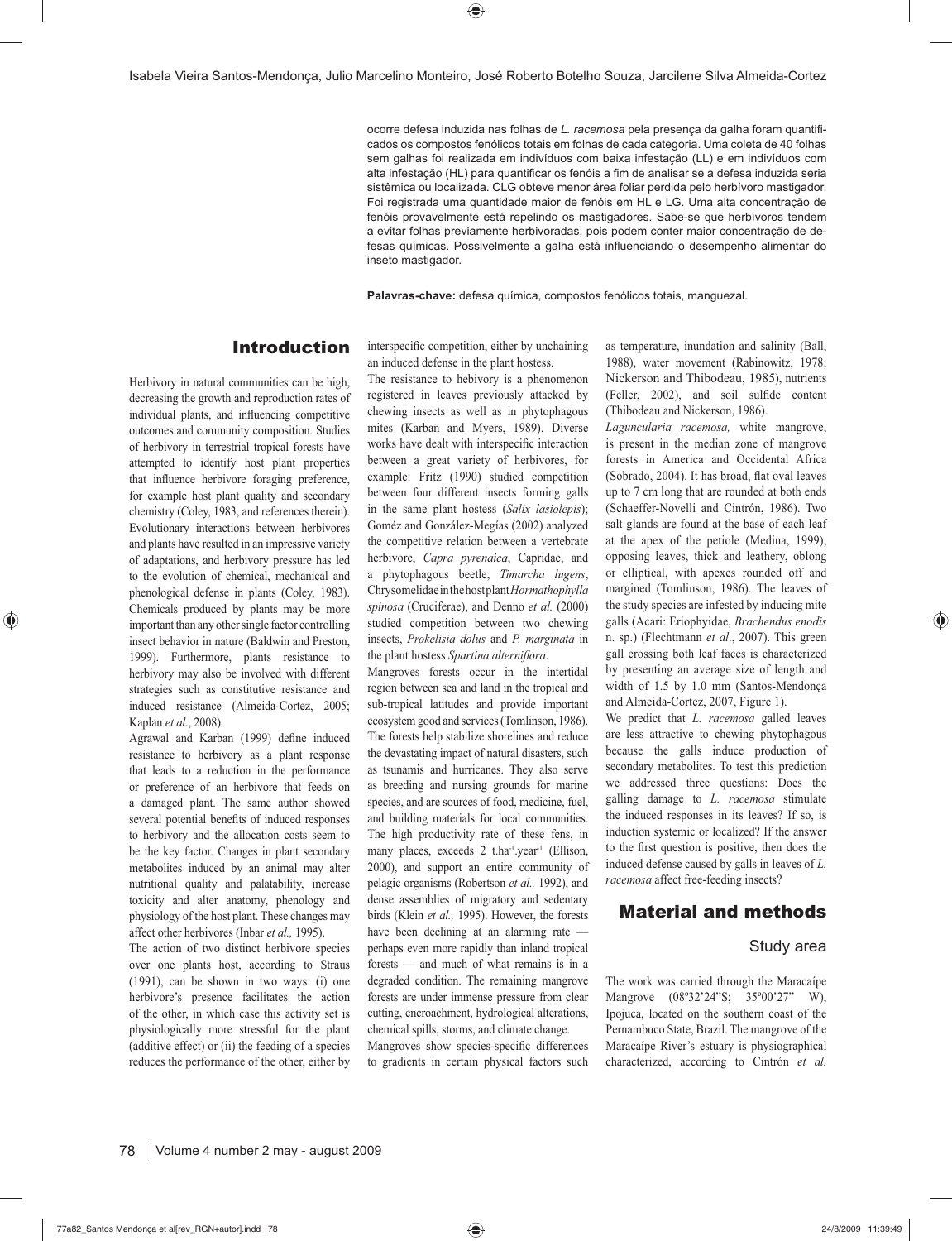$(1985)$ , classification as a fringe forest of fen, as it is developed on the edges of protected coasts, not evidencing strong physic-chemical gradients. The precipitation and the temperature averages of the last five years are 175 mm and 26.7°C respectively, with a dryer period going from September to February, and a rainy season between March and August (ITEP/ LAMEPE). The Maracaípe estuary covers an area of  $329,532 \text{ m}^2$ , where approximately 19,800 m2 corresponds to the area occupied by the *Laguncularia racemosa* species. Figure 2 reports the precipitation and the temperature averages for the study year.

#### Induced defense test

The phenolic acids, a class of carbon based secondary metabolites, are one of the most widespread defense compounds (Whittaker and Feeny, 1971; Porter *et al.,* 1985; Hagerman and Butler, 1991, Philip *et al.,* 1994), and contain an alcohol group attached to a benzene ring. The total phenolic concentration in leaves of *L. racemosa* were quantified for each of the different categories to verify if galled leaves stimulated the induced responses: (i) 240 ungalled leaves consumed by chewing insects (CL), (ii) 240 galled leaves consumed by chewing insects (CLG), and (iii) 240 galled leaves not consumed by chewing herbivores (LG).

Forty ungalled leaves were colleted from plants with low density of galls per leaf (LL) and 40 leaves from plants with high density of galls per leaf (HL) in order to analyze the total phenolic concentration. These analyses were carried out to test if the defense is induction systemic or localized.

Leaves of different categories (CL, CLG, LG, LL and HL) were dried at 40 ºC for 3 days. The dried material was pulverized into fine powder using a grinder. For each category, 500 g from each group were extracted with 80% methanol (5 mL). After filtration, methanol was removed under reduced pressure in a rotary evaporator. The extracts were triplicates for each sample type. Triplicates of the samples were analyzed for total phenolic concentration by the Folin-Ciocalteau method (Folin and Ciocalteau, 1927; Mueller-Harvey, 2001; Readel *et al.*, 2001; Queiroz *et al.*, 2002). The standard calibration curve was plotted using tannic acid in the following concentrations: 0.1; 0.5; 1.0; 2.5 and 3.75 μg.mL-1, with an adjustment error of  $R^2 = 0.9941$  and straight y line =  $0.0523x + 0.0023$ . The amount of phenols was expressed in mg of dried leaf.

The total phenolic concentrations among three categories (CL, CLG and LG) and between ungalled leaves (HL, LL) were analyzed with Chi-Square test (Zar, 1999).

#### Testing the influence of the galls on the feeding of freefeeding insects

The second and/or third mature leaves, exposed to the sun were collected to test the hypothesis of induced defense affecting free-feeding insects in galled leaves of *L. racemosa.* According to Downum (1992), UV light may affect expression of defenses and so it is necessary to standardize samples.

Leaves of *L. racemosa* were collected monthly from November 2004 to October 2005. Each month 240 leaves were collected according to the categories: CL, CLG and LG. Damages by chewing herbivores were measured with UTHSCSA IMAGETOOL 3.0, calculating values for remaining and consumed portions. The total lost area was measured according to Schaeffer-Novelli and Cintrón's methodology (1986), which consists of reconstituting the area consumed by chewing herbivore. In galled leaves, the total number of galls for each leaf was recorded. The Percentage lost leaf area was submitted to variance analysis, using the



**Figure 1.** Galled leaves of *Laguncularia racemosa.* **A.** Young leaf with young galls. **B.** Mature leaf bearing older galls; **C.** Adaxial leaf blade with gall; **D.** Abaxial leaf blade with gall.



**Figure 2.** Precipitation and temperature average of each study area during the rainy and dry season (2004/2005) in each plot into the Maracaípe mangrove, Pernambuco.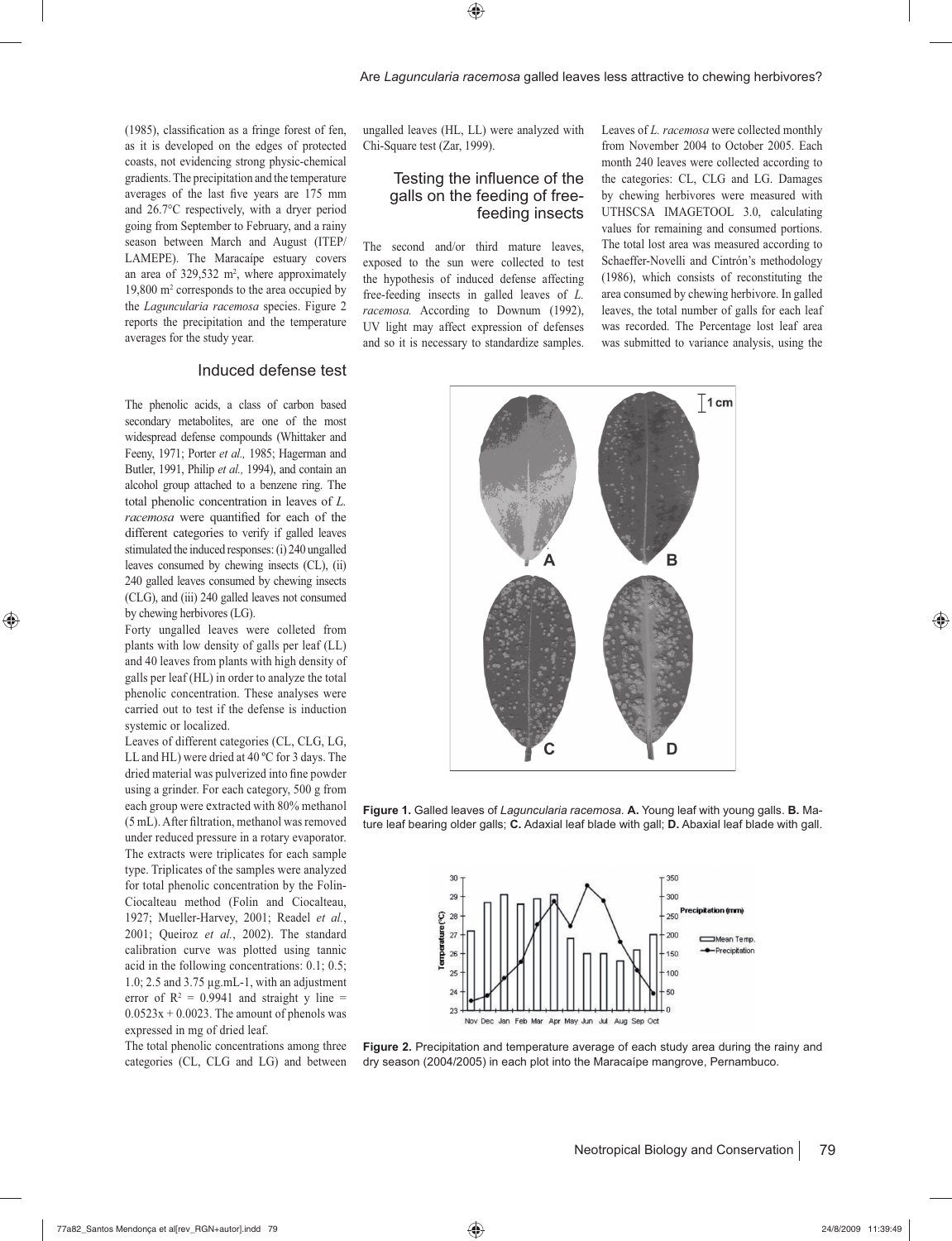square root arc sen transformation. The number of galls between LG and CLG was analyzed by ANOVA followed by Tukey's post-hoc test (Zar, 1999).

#### **Results**

#### Induced defense test

The total phenol concentrations for each analyzed leaf category of *Laguncularia racemosa* differed significantly among them  $(\chi^2_{(2; 0.01)} = 34.26)$ . The leaves displaying mite induced galls (LG) had the highest concentration and were significantly different from leaves consumed by chewing herbivores (CL) and leaves with galls and chewing herbivores (CLG) (Tab. 1). When analyzing leaves from plants with different density of galls, we observed that ungalled leaves from plants with high density of galls (HL) presented a significant higher total phenolic concentration  $(35.63 \pm 0.44 \text{ mg})$  than leaves belonging to low density of galls (14.09  $\pm$  0.38 mg) ( $\chi^2$ <sub>(1; 0.01)</sub> = 9.33). The LG and HL presented similar phenol concentrations.

#### Testing the influence of galls on the feeding of free-feeding insects

The chewing insect observed is a species of grasshopper (Orthoptera) and an unidentified caterpillar (Lepidoptera). These herbivores mainly feed on young *L. racemosa* leaves. The herbivory percentage was significantly higher (F<sub>(1, 5258)</sub> = 32.611, p<0.0001) in the CL when compared to the CLG, with significant differences throughout the year  $(F_{(10, 5258)}$  = 16.726, p< 0.0001; Figure 3), but without a clear pattern. The number of galls found in the LG was significantly higher than the number found in CLG (F<sub>(1, 5245)</sub> = 373.86, p<0.0001). This difference was significant in the most part of the year (Tukey, Figure 4).

#### **Discussion**

Data gathered from total phenolic concentration point out the likelihood that the presence of galls induces defenses, as can be seen from Table 1. Leaves with *Brachendus enodis* galls (Flechtmann *et al.,* 2007) had the highest concentration of total phenolic concentration. Several studies have demonstrated that phenolic acids levels are inducible in some species (Karban and Baldwin, 1997). For example, poplar trees have been shown to

induce phenolics in response to leaf damage (Baldwin and Schultz, 1983). The first studies with host plant and galling insects suggested that phenolics were produced by plants as a defense mechanism against them (Tjia and Houston, 1975; Westphal *et al*., 1981). Abrahamson *et al.* (1991) demonstrated that host phenolic concentrations are not associated with plant resistance against galling insects.

Some authors suggest that the increase in concentration could be caused by the presence of gallic acid, phenolic compounds frequently found in association with galls' tissues (Motta *et al.,* 2005; Cornelissen and Fernandes, 2001b). Otherwise, the high concentration of total phenolic acids seen in ungalled leaves that were taken from individuals displaying high density of galls (HL) when compared to ungalled leaves harvested from plants bearing a low number of galled leaves is a strong evidence of an induced defense in *L. racemosa* plants. Our data corroborated to the work of Pascual-Alvarado *et al*. (2008) that studied the interactions between galling insects and leaf-feeding insects. This research found that the concentration of phenolics was greater in



**Figure 3.** Percentage lost leaf area (arcsin squareroot transformed) of *Laguncularia racemosa:* consumed leaf (CL) and consumed leaf and with galls (CLG), n = 240 leaves per month, during one year of observation (2004/2005) at Maracaípe mangrove, Pernambuco (G test contingence table monthly). Vertical bars denote 0.95 confidence intervals.



**Figure 4.** Galls' means observed in leaves of *Laguncularia racemosa*: (LG) with galls (●) and (CLG) leaves consumed and with galls (□) during twelve months of observation (2004/2005) at Maracaípe mangrove, Pernambuco. Vertical bars denote 0.95 confidence intervals.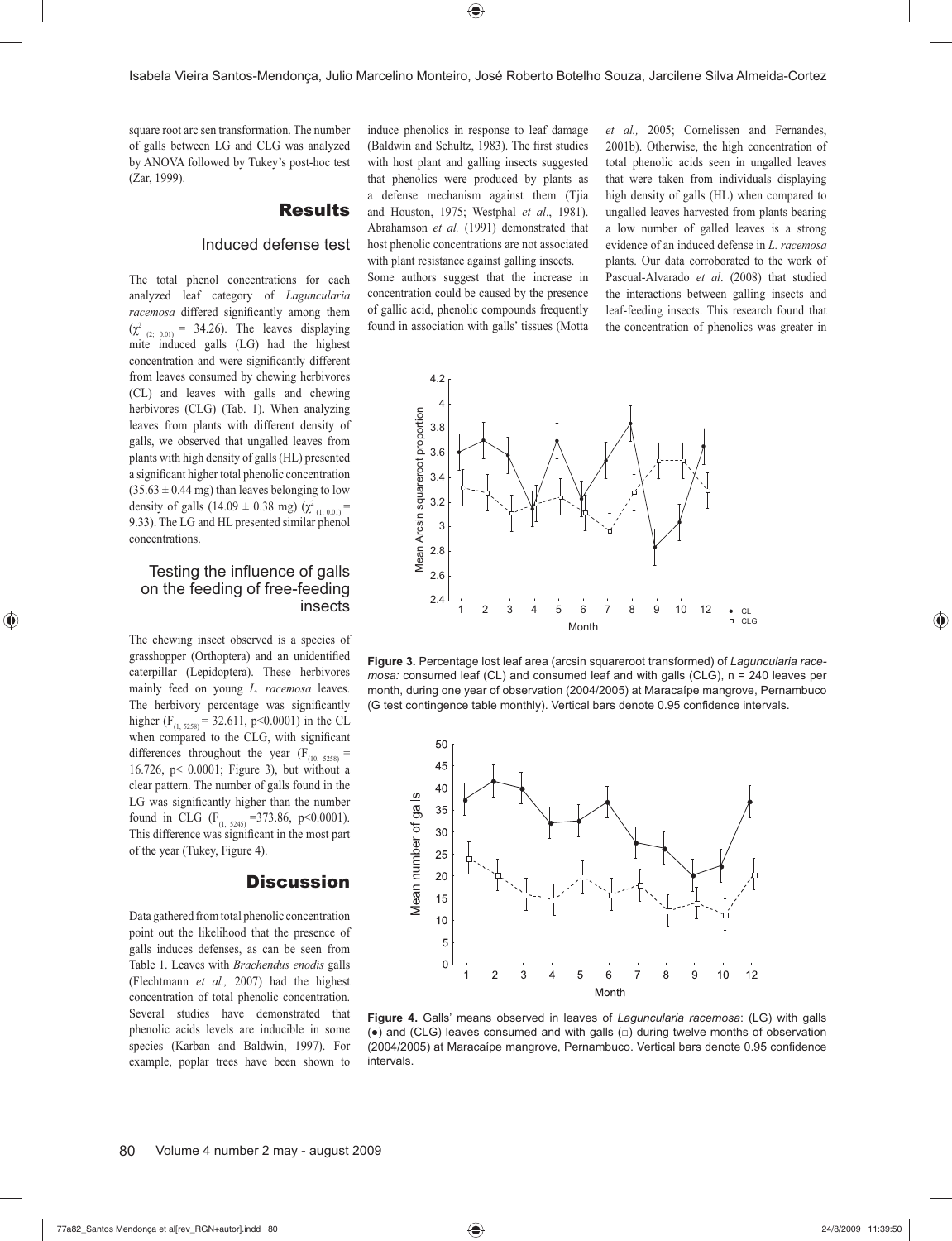galled than ungalled leaves in five species of plant (*Achatocarpus gracilis, Cordia alliodora*, *Guapira macrocarpa*, *Guettarda elliptica* and *Ruprechtia fusca*) that occur in both hillside and riparian sites at Chamela-Cuixmala tropical dry forest in western Mexico.

This is the first attempt to study induced chemical defenses in *L. racemosa* using the total phenols quantification from its leaves. Total phenolic acids served as a good marker of induced defenses due to galls' infestation in leaves of the host-plants in the Maracaipe Mangrove.

When analyzing if the induction is systemic or localized, we observed that *L. racemosa* defenses induced by acari galls are probably systemic due to the larger concentration levels obtained for HL, thus demonstrating that healthy leaves already had a high total phenolics concentration.

The fact that the herbivory percentage was significantly higher for CL when compared to CLG, suggests that galled leaves may be less attractive to the free-feeding insects. Cornellisen and Fernandes (2001a) suggest that herbivores tend to avoid leaves already damaged by the action of other phytophagous, due to the possible presence of a larger chemical composites' concentration. Westphal *et al*. (1992) demonstrated that gall induction by *Aceria cladophthirus* mites induced resistance to subsequent attack by *A. cladophthirus* as well as by the rust mite, *Thamnacus solani.* However, Agrawal and Karban (1999) demonstrated that plants infested with galling mites may become more susceptible to other herbivores. Westphal *et ali.* (1992) found leaves of *S. dulcamara* damaged by galling mites more susceptible to the generalist Two-Spotted Spider Mite, *Tetranychus urticae.* Moreover, our results contrasted with those: the total number of galls quantified in each month was bigger in LG than in CLG and in several months it was significantly higher. This probably happened because the leaves with less gall densities may contain less secondary metabolites, suggesting that galls induce plants to produce secondary metabolites

Several studies pointed out the existence of induced defense in plants as an answer to herbivory (Wool and Hales, 1996; Agrawal and Sherriffs, 2001) and this mechanism affects negatively the feeding habits of other phytophagous (Inbar *et al.,* 1999; Denno *et al.,* 2000). For example, Inbar *et al.* (1999) studied the response type of *Lycopersicon esculentum* (tomato), in relation to the interspecific interaction of two herbivores: *Bemisia argentifolli* (Homoptera) and

**Table 1.** Total phenolic acids concentration of adult leaves of *L. racemosa:* leaves consumed by chewing insects without galls (CL), leaves consumed with galls (CLG) and galled leaves (LG). Maracaípe Mangrove, Pernambuco.

| Leaves | Total phenolic acids concentratiom (mg) | %            |
|--------|-----------------------------------------|--------------|
| LG     | $32.7 \pm 0.55$                         | $6.54 \pm 0$ |
| CL     | $7.4 \pm 0.5$                           | $1.48 \pm 0$ |
| CLG.   | $3.64 \pm 0.39$                         | $0.79 \pm 0$ |

*Liriomiza trifolli* (Diptera), and he concluded that the leaves previously consumed by *B. argentifolli* (teething ring) were avoided by the leaf miner (*L. trifolli*). Other experiments have positively correlated the phenolic acids concentration with gall infestation (Motta *et al.,* 2005; Cornelissen and Fernandes, 2001b) and negatively correlated the intensity of herbivory for chewing phytophagous (Furlan *et al.,* 2004). Most studies of feeding-induced changes by one species and their future consequences for other herbivores have been conducted using chewing phytophagous (Tallamy and Raupp, 1991).

Few studies have evaluated the effects of gall induction on host defensive chemical compounds and the subsequent effects of these changes on the incidence of folivorous insects (Pascual-Alvarado *et al*., 2008). While studying the interspecific interaction between the host L. *racemosa* and mite leaf-gall, we concluded that we are probably facing a competition between this gall and the phytophagous insects. We are able to infer that during the observed period we verified an inverse correlation for the presence of galls and leaf removal by chewers. Total phenolic compounds served as a good marker for induced defense in *L*. *racemos*a, since individuals hosting high gall infestation levels displayed healthy leaves with high concentrations of phenolic compounds. In this case, galling insects decrease of folivorous and consequently the consumed leaf area.

#### Acknowledgements

Thanks to Claudio Vinicios V. Magalhães and two anonymous readers for reviewing the manuscript.

#### References

ABRAHAMSON, W.G., MCCREA, K.D., WHITWELL, A.J.; VERNIER, L.A. 1991. The role of phenolic compounds in goldenrod ball resistance and formation. *Biochemical Systematics and Ecologyi,* **19**:615-622. AGRAWAL, A.A.; KARBAN, R. 1999.

Why induced defenses may be favored over constitutive strategies in plants. *In*: R. TOLLRIAN; C.D. HARVELL (eds.), *The ecology and evolution of inducible defenses.*  Princeton, Princetopn University Press, p. 45- 61.

AGRAWAL, A.A.; SHERRIFFS, M.F. 2001. Induced plant resistance and susceptibility to late-season herbivores of wild radish. *Entomological Society of America,* **94**:71-75.

ALMEIDA-CORTEZ, J.S. 2005. Herbivoria e mecanismos de defesa vegetal. *In*: R.J. NOGUERIA; E. ARAÚJO; L.G. WILLADINO; U.M. CAVALCANTE (eds.), *Estresses ambientais, danos e benefícios em plantas.* Recife, Editora Universatária UFRPE, 500 p.

BALDWIN, I.T.; SCHULTZ J.C. 1983. Rapid changes in tree leaf chemistry induced by damage: evidence for communication between plants*. Science,* **221**:277-279.

BALDWIN, I.T.; PRESTON, C.A. 1999. The eco-physiological complexity of plant responses to insect herbivores. *Planta,* **208**:137-145.

BALL, M.C. 1998. Mangrove species richness in relation to salinity and waterlogging: A case study along the Adelaide River floodplain, Northern Australia. *Global Ecology and Biogeography Letters* **7**:73-82.

CINTRÓN, G.; LUGO, E.; MARTINEZ, R. 1985, Structural and functional proporties of mangrove forests. *In*: W.G. D'ARCY; M.D. CORREA (eds.), *The botany and natural history of Panamá*. St. Louis, Botanical Garden IV Series: Monographs in Siystematic Botany, p. 53-66.

COLEY P.D. 1983. Herbivory and defensive characteristics of tree species in a lowland tropical forest. *Ecological Monographs,* **53**:209-233.

CORNELISSEN, T.G.; FERNANDES, G.W. 2001a, Defence, growth and nutrient allocation in the tropical shrub *Bauhinia brevipes* (Leguminosae). *Austral Ecology,* **26**:246-253.

CORNELISSEN, T.G.; FERNANDES, G.W. 2001b. Induced defenses in the neotropical tree *Bauhinia brevipes* (Vog.) to herbivory: effects of damage-induced changes on leaf quality and insect attack. *Trees*, **15**:236-241.

DENNO, R.F.; PETERSON, M.A.; GRATTON, C.; GHENG, J.; LANGELLOTTO, G.A.; HUBERTY, A.F.; FINK, D.L. 2000. Feedinginduced changes in plant quality mediate interspecific competition between sap-feeding